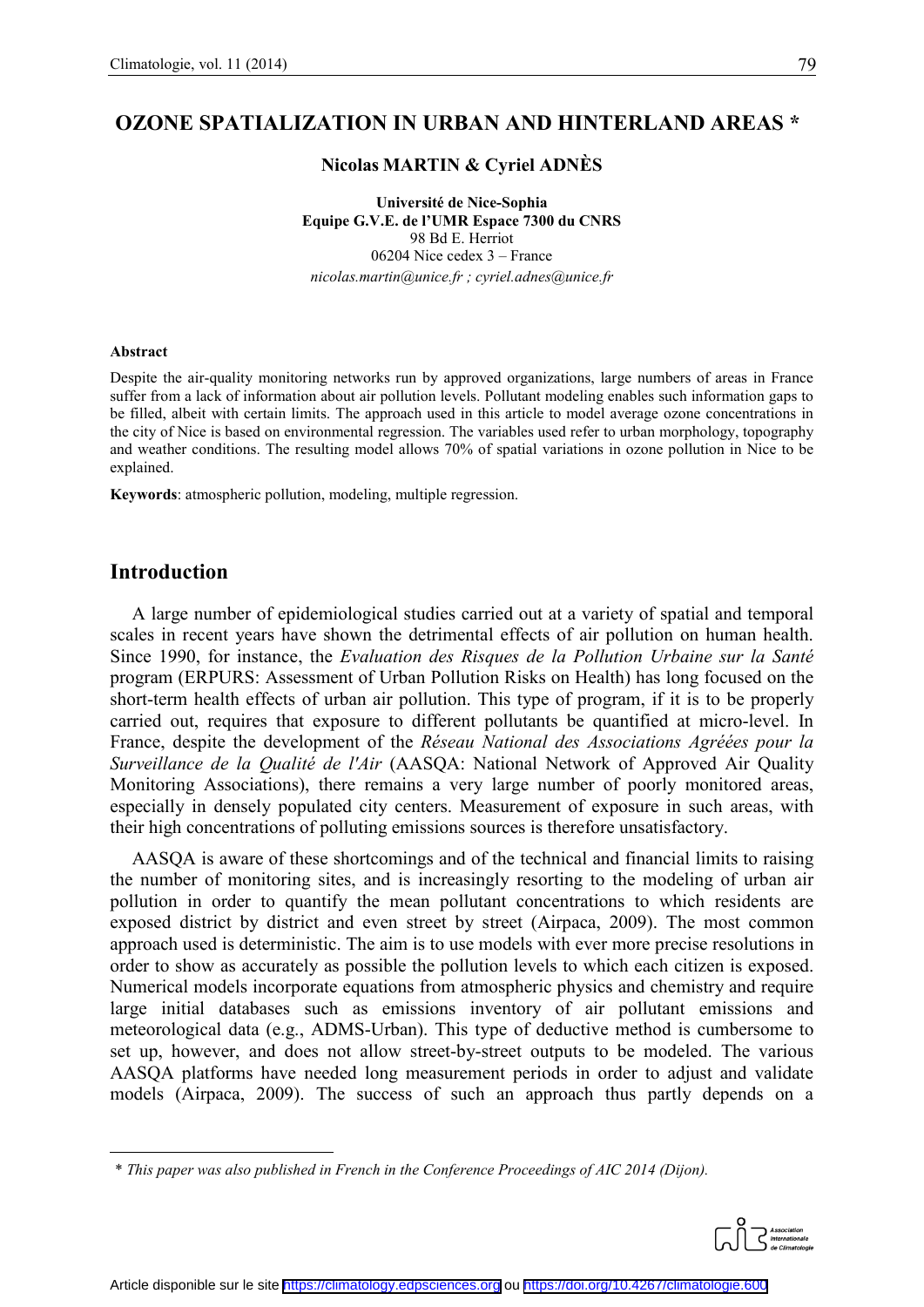considerable amount of fieldwork to enable often significant spatial variations in air pollutants resulting from highly localized mechanisms to be recorded.

The present article aims to propose the spatialization of ozone concentrations in the city of Nice with a resolution of 50m à based on itinerant measurement campaigns using an inductive method based on multiple regression. It is an approach not directly based on the physics or chemistry of the phenomena measured like the one above, but has the advantage of being easier to set up. It requires the set of variables to be determined by multiple regression tests, since urban environments are heterogeneous, with irregular patterns of buildings, streets and wooded areas (Derbez *et al.*, 2001), and urban morphology has a strong influence on the dispersion of air pollutants (Maignant, 2007). The predictors selected to explain spatial variations in ozone concentrations are thus closely linked to the city's form and topography, as well as to weather conditions in the lower layers of the atmosphere.

### **1. Approach to the spatialization of tropospheric ozone**

The empirical, or inductive, method is based on observation of the phenomenon to be modelized. Measurements made at selected points build up the model, whose aim is to provide data for each mesh of a pre-established grid. There can be several variants of the method according to the phenomenon's spatial dependence: is it autocorrelated in space? In order to find this out, calculation of the semivariogram reveals whether a spatial pattern is present or not. When there is spatial autocorrelation between measurement points, the interpolation will affect a specific value to the phenomenon according to the one observed in the immediate vicinity; this is the actual principle of kriging, which fixes the value of a spatial variable being studied at a non-sampled site by the linear combination of adjacent specific data. Ozone concentrations are not autocorrelated in space, however, in urban and hinterland environments, where there are too many factors affecting non-linear mechanisms (notably those linked to ozone chemistry's extreme complexity; *Académie des sciences*, 1993).

The environmental characteristics of observation points are used as explanatory variables of a phenomenon in the absence of spatial autocorrelation. This method lies at the interface between a purely deterministic approach and a purely spatial one, since the choice of environmental variables is not random but is justified by the intensity of the statistical relationship between the data and the phenomenon to be modeled. The physical – and in the case of ozone, chemical – mechanisms are thus implicitly included in the regression model. The pertinence of this type of approach is evaluated mainly by putting aside a certain number of observation points before calculating the model; they will be used to validate the results.

## **2. Methods: ozone concentrations, topography, urban morphology and pollutant dispersion**

A multiple regression model enables a variable (e.g., ozone) to be calculated from explanatory variables, also called predictors, as described below.

#### **2.1. Itinerant ozone measurements**

Ozone is a special type of air pollutant, as it is not emitted by a source, but produced in the troposphere from precursor gases called primary pollutants, the latter originating from both anthropogenic sources (manufacturing, energy transformation, road transportation, etc.) as well as from biological sources (coniferous forests). In conditions of intense ultraviolet radiation (from April to September at temperate Northern Hemisphere latitudes), the mixture of primary pollutants produces ozone during episodes of anticyclonic fine weather (Durand,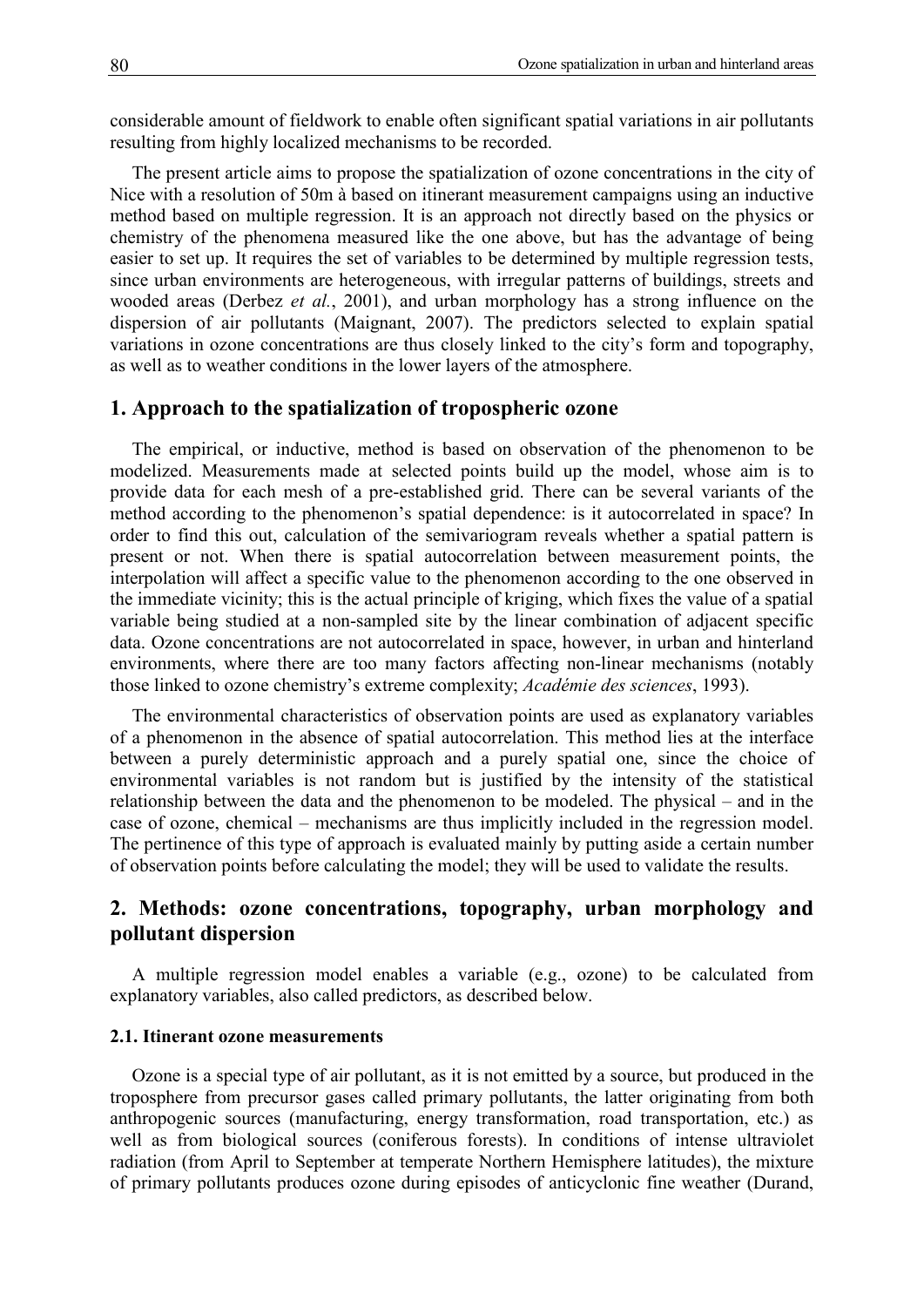2004). The Nice area is regularly affected by episodes of ozone pollution in summer, due to its location on heavily-used traffic routes with their high emissions of precursor gases, and its very high sunshine rates (Martin, 2008).

A large number of ozone measurement campaigns were carried out between April and September 2007 by following the same itinerary in Nice and its surrounding area (Martin, 2009). Measurements made over 85 days enabled mean ozone concentration behavior to be evaluated for 779 measurement points during the stability period in mid-afternoon (with levels close to the daily maximum) (figure 1).



**Figure 1**. Mean ozone concentrations measured in Nice, April - September 2007, location of roads and buildings.

#### **2.2. Topographical variables**

The dynamics of the planetary boundary layer (PBL), whose thickness varies with the weather, are closely linked to the underlying topography. The entire set of meteorological variables is affected by this, and thus the dispersion and transportation of air pollutants. As a secondary pollutant, ozone is even more dependent on the influence of topography on aerological conditions. For example, the most distinct ozone-concentration spatial gradients can frequently be observed between talwegs and peaks. Air movement at the bottom of steepsided valleys is generally less favorable to intense mingling of air masses. As a particularly reactive gas, ozone tends to be destroyed on contact with ground by dry deposition, and this is less common in well-aired places such as hilltops (Toupance, 1988).

In addition to altitude, other variables also depend on DEM, in particular the narrowness, steepness and exposure (slope orientation) of valleys. Another relevant characteristic for explaining ozone's spatial variations is distance from the sea; passing from a smooth surface to a rugged one constrains the movement of air masses and thus the mingling of pollutants. Since part of our sampling itinerary followed the shoreline, we were able to test the link between ozone and distance from the coast. Ruggedness does not evolve in a strictly linear fashion as one penetrates inland, so calculating the standard deviation of altitudes in differently sized windows enabled the correlation coefficients with the 779 points where ozone was measured to be calculated as well. Finally, the relative position of each ozone sampling point provided an opportunity to quantify the impact of a valley's being closed in or, in contrast, open and airy, on observed pollution levels.

Six topographical variables were therefore included in the spatialization model: altitude, slope, exposure, distance from the sea, rugosity as defined by the standard deviation of

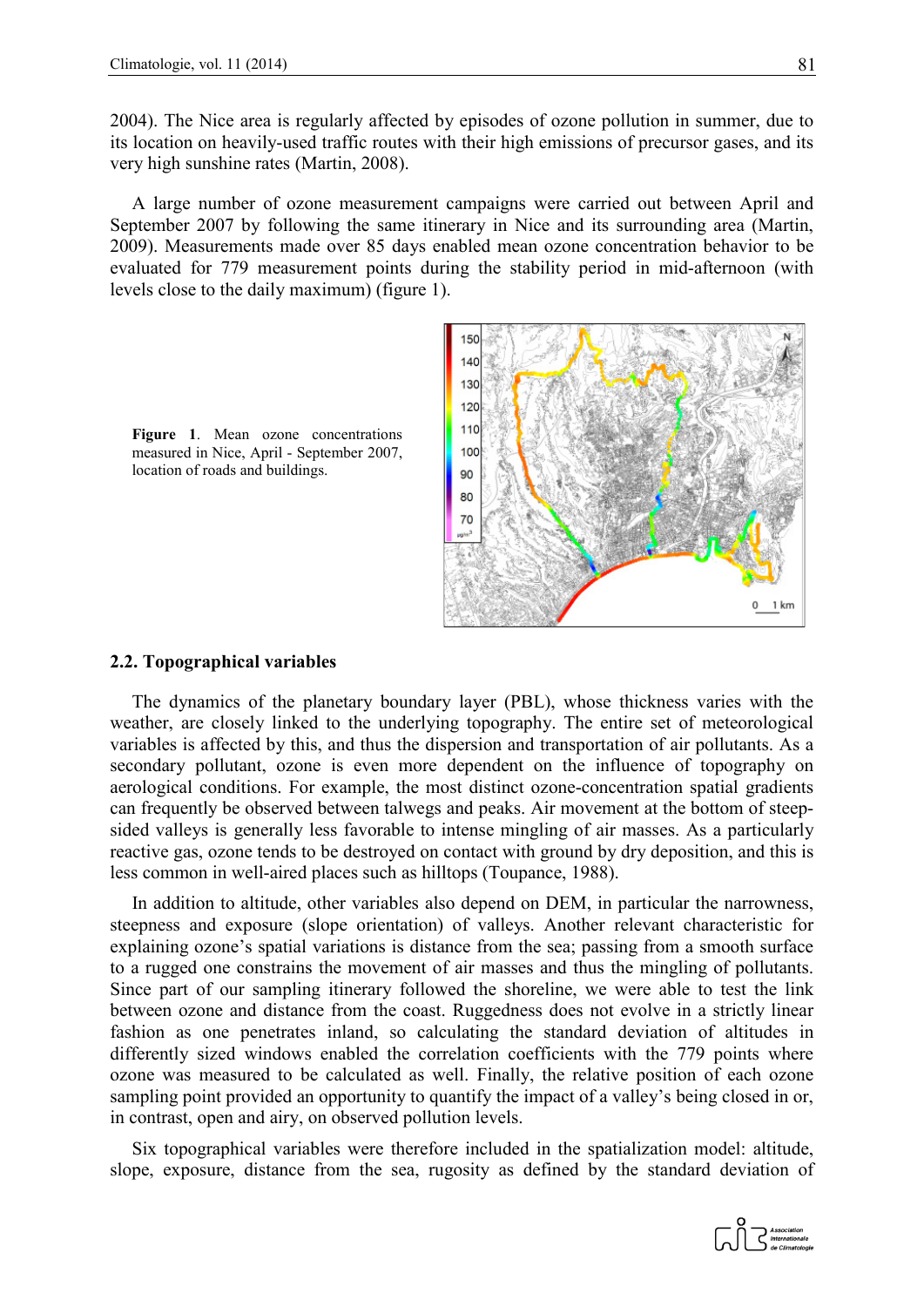altitudes, and relative closedness/openness (*i.e.*, in a valley bottom or, on the contrary, at the top of a ridge). Several versions of the last three variables were tested by modifying the size of the spatial window by which they were defined (for example: rugosity measured over 200, 500 and 1000 meters).

#### **2.3. Urban morphology**

The alternation of buildings of different shapes and heights with roads of varying widths partly conditions air-pollutant dispersion intensity in urban and hinterland areas at any given time. Street morphology affects the volume of air in which pollutants emitted by road traffic are diluted. Hence, the wider an avenue and the lower the surrounding buildings, the greater the pollutant-dispersion potential, and vice versa. The Landsberg Building Index of the ratio between the height of buildings and the width of streets provides a partial, small-scale synthesis of city morphology, allowing dispersion potential to be taken into account. The IGN (*Institut National de l'Information Géographique et Forestière*) cartographic database gives the location and height of both buildings and roads (figure 1).

#### **2.4. Dispersion of air pollutants**

Weather conditions within the PBL, especially those in the mixed layer, partly regulate air pollutant concentrations by acting on post-emission dilution. Vertical stability in the atmosphere's lower layers and wind speed are two core parameters for understanding recorded pollution levels. As weather stations are not much more densely located around Nice than are pollution sensors, it was necessary to have recourse to a meteorological model. The RAMS (Regional Atmospheric Modeling System) deterministic model, designed for applications at meso-level, or indeed at much smaller scales (a spatial resolution of 500m was used here), provided weather information for the itinerary followed during ozone field campaigns from April to September 2007 (Martin, 2008). Four meteorological parameters were selected: wind speed and relative humidity at ground level, PLB height, and turbulent kinetic energy (TKE), a variable describing the blusteriness of an air mass).

### **3. The multiple regression model of ozone concentrations in Nice**

After a number of tests were carried out to improve the regression model, seven variables were finally adopted. Building height and road width were part of the final model and showed close linear relationships with ozone (with correlation coefficients of -0.77 and -0.63 respectively). From among topographical-geographical variables, only altitude and distance from the sea were selected (correlations of 0.22 et 0.2 respectively with ozone). Finally, three of the four meteorological variables from the RAMS model were also included, with lowlevel correlations of between 0.2 and 0.26 in absolute value (table 1).

| <b>Variables</b>         | <b>Correlation coefficient</b> | <b>Coefficient of determination</b> |
|--------------------------|--------------------------------|-------------------------------------|
| Building height          | $-0.77$                        | 0.59                                |
| Road width               | $-0.63$                        | 0.64                                |
| Relative humidity        | $-0.23$                        | 0.66                                |
| Wind speed               | $-0.24$                        | 0.67                                |
| Turbulent kinetic energy | 0.26                           | 0.68                                |
| Altitude                 | 0.22                           | 0.69                                |
| Distance from the sea    | 0.20                           | 0.7                                 |

**Table 1.** Intensity of linear relationships between ozone and each explanatory variable, and evolution by successive inclusion of variables of the coefficient of determination.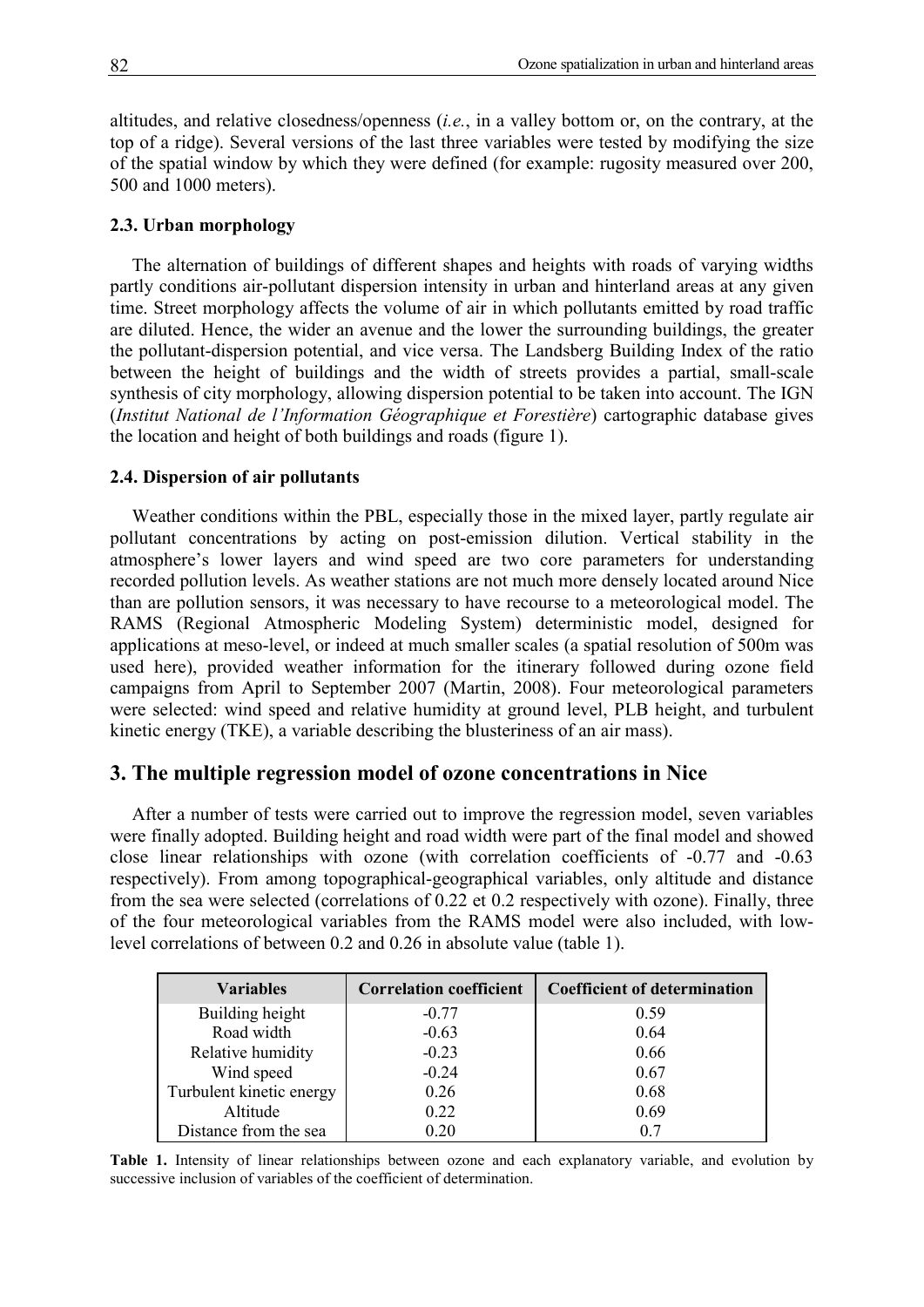Thus, apart from the descriptive variables of urban morphology, the role of the other predictors may seem secondary. Their influence is nevertheless masked by the two predictors statistically the most closely linked to ozone, and including them helps improve the quality of spatialization significantly. This is because the morphology of buildings and streets indirectly reflects concentrations of primary pollutants (in particular the nitrogen monoxide – emitted by motor vehicles – which destroys ozone as soon as its concentration exceeds a few  $\mu$ g/m<sup>3</sup>). In the city center ozone chemistry predominates and reduces the influence of other factors affecting ozone levels.

The robustness of the adopted solution was tested during a validation stage. Fifty of the initial 779 ozone observations were eliminated at random, enabling the differences between the model and observation to be calculated. The test was repeated 10 times in order to ensure its solidity. The mean adjusted multiple correlation coefficient was thus 0.84 and the adjusted coefficient of determination (the correction taking into account the number of explanatory variables) 0.7; finally, the mean difference between modelized ozone concentrations and the 50 observation points excluded from the regression model was 5.6  $\mu$ g/m<sup>3</sup>.

The final ozone concentration map clearly shows lower ozone levels in urban areas, particularly Nice city center, where tall buildings and heavy traffic thoroughfares result in high primary pollution with significant ozone breakdown; higher ozone concentrations can be observed on the outskirts of the city. Over the sea and along a narrow coastal band, there are also high ozone levels due to the thinness of the PBL, which does not allow ozone to be mixed with a large volume of air (figure 2).



**Figure 2**. 50m-resolution map of mean ozone concentrations in Nice, April - September 2007.

### **Conclusion**

The present study associated empirical and deterministic approaches in order to put forward a micro-scaled mean spatial configuration of ozone pollution. By combining a multiple-regression statistical method and a considerable database of mean ozone concentrations with urban morphology and weather conditions, we were able to spatialize ozone pollution for the entire city of Nice with a resolution of 50 m and a low margin of error. Depending on their location, people can thus know the mean ozone levels to which they are exposed in the open air in mid-afternoon from April to September. There is, however, a significant limit to this apparently satisfactory result: the regression model based on 2007 measurements has a limited lifespan, and is perhaps no longer valid. Ozone-precursor